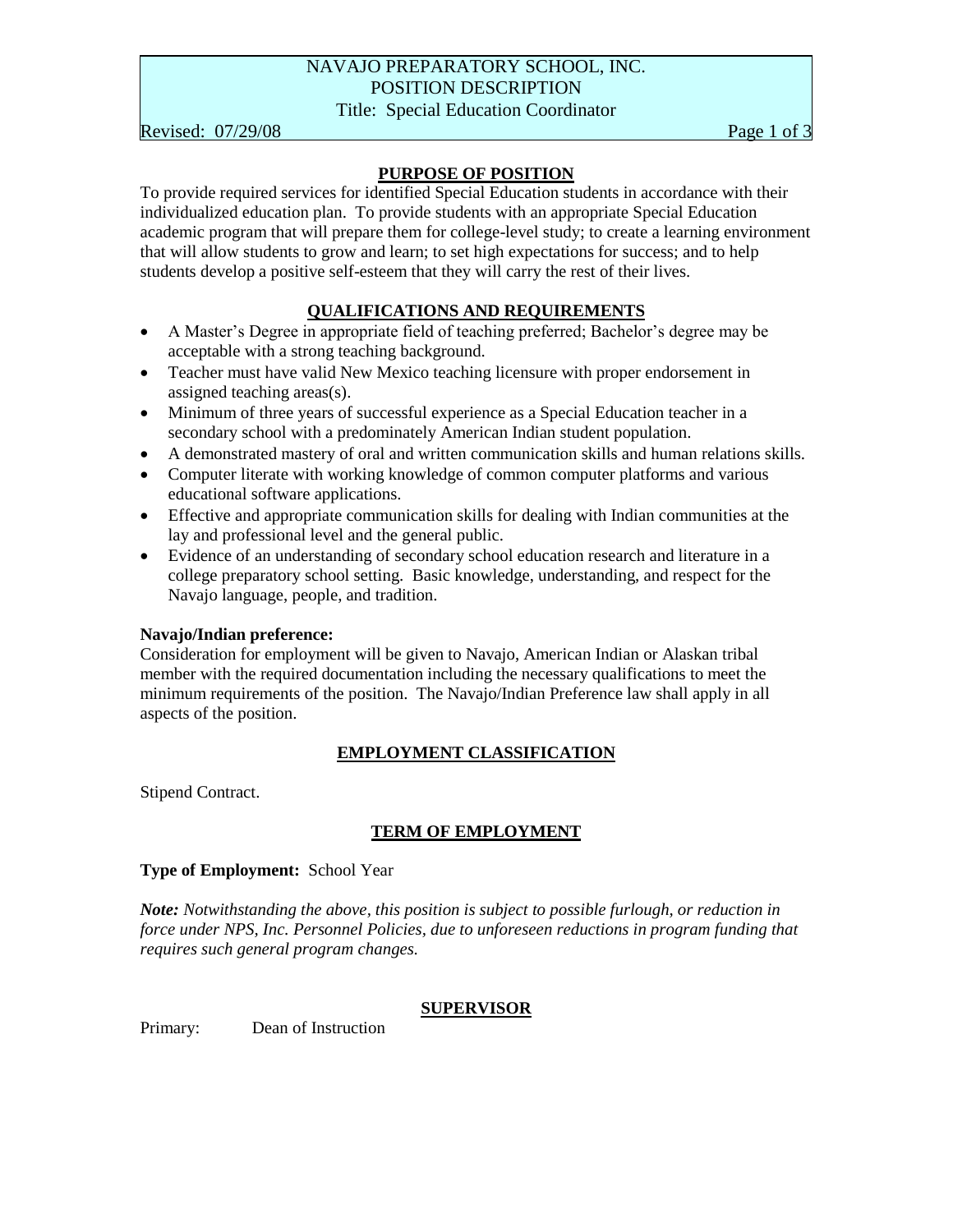# NAVAJO PREPARATORY SCHOOL, INC. POSITION DESCRIPTION Title: Special Education Coordinator

Revised:  $07/29/08$  Page 2 of 3

## **RESPONSIBILITIES AND DUTIES**

- 1. Supports and efficiently carries out responsibilities in accordance with Navajo Preparatory School, Inc. (NPS) Policies and Procedures.
- 2. Represents NPS in a manner reflecting professionalism and which enhances community understanding of the program.
- 3. Secures and protects the confidentiality of NPS, Inc., student and staff personnel information.
- 4. Supports and implements Navajo Nation Central Accreditation or other applicable school accreditation for college preparatory requirements, standards and the School Improvement Plan.
- 5. Provides required services for identified Special Education students in accordance with their individualized education plan.
- 6. Assist the school in developing the Special Education program by developing/refining the SPED program description, policies and procedures, consistent with "No Child Left Behind" laws, the NPS Section 1114 Plan, NPS Policies and Procedures and other applicable policies.
- 7. Ensure all reports regarding Special Educations are submitted in a timely manner to the BIE, State Education Department, or other appropriate reporting agencies.
- 8. Engages in college-preparatory curriculum development that challenges students in meaningful and reasonable learning strategies.
- 9. Develops and maintains records for all Special Education students including the Individual Education Plan (IEP) with goals, objectives and evaluations.
- 10. Maintains updated records on all assigned students to ensure that all records are kept in compliance with BIA requirements, such as parent permission forms, multidisciplinary notes, IEP's, attendance records, portfolios, evaluations and any other required reports.
- 11. Coordinates all Special Education meetings, chairs the Multi-disciplinary Team (MDT) in the identification, referral, placement and evaluation of students and maintains accurate records for all Special Education students.
- 12. Acts as the resource person for the Teaching staff in the implementation of an appropriate program for student success as it relates to special needs of students.
- 13. Coordinates services from outside resources, when necessary, and recommends contract services for student diagnostic evaluations and assessments.
- 14. Attends local workshops that address IDEIA/Special Education services, on behalf of the Navajo Preparatory School, Inc.
- 15. Engages in developing personal teaching methods and strategies that enhance student learning through a variety of instructional skills that create many paths toward knowledge.
- 16. Know students' personally and be sensitive to their strength, weaknesses, and attitudes. Treat students with respect.
- 17. Submit student count week forms and requisitions in clean copy and in a timely fashion.
- 18. Guide the learning process of students toward the achievement of curriculum goals and establish clear objectives for all lessons. Students must demonstrate a mastery of knowledge and skills as measured by exams, standardized testing and grade point averages.
- 19. Implement by instruction and action the School's philosophy of education. Participate in all in-service trainings.
- 20. Assess students' progress on a regular basis and provide progress reports as required.